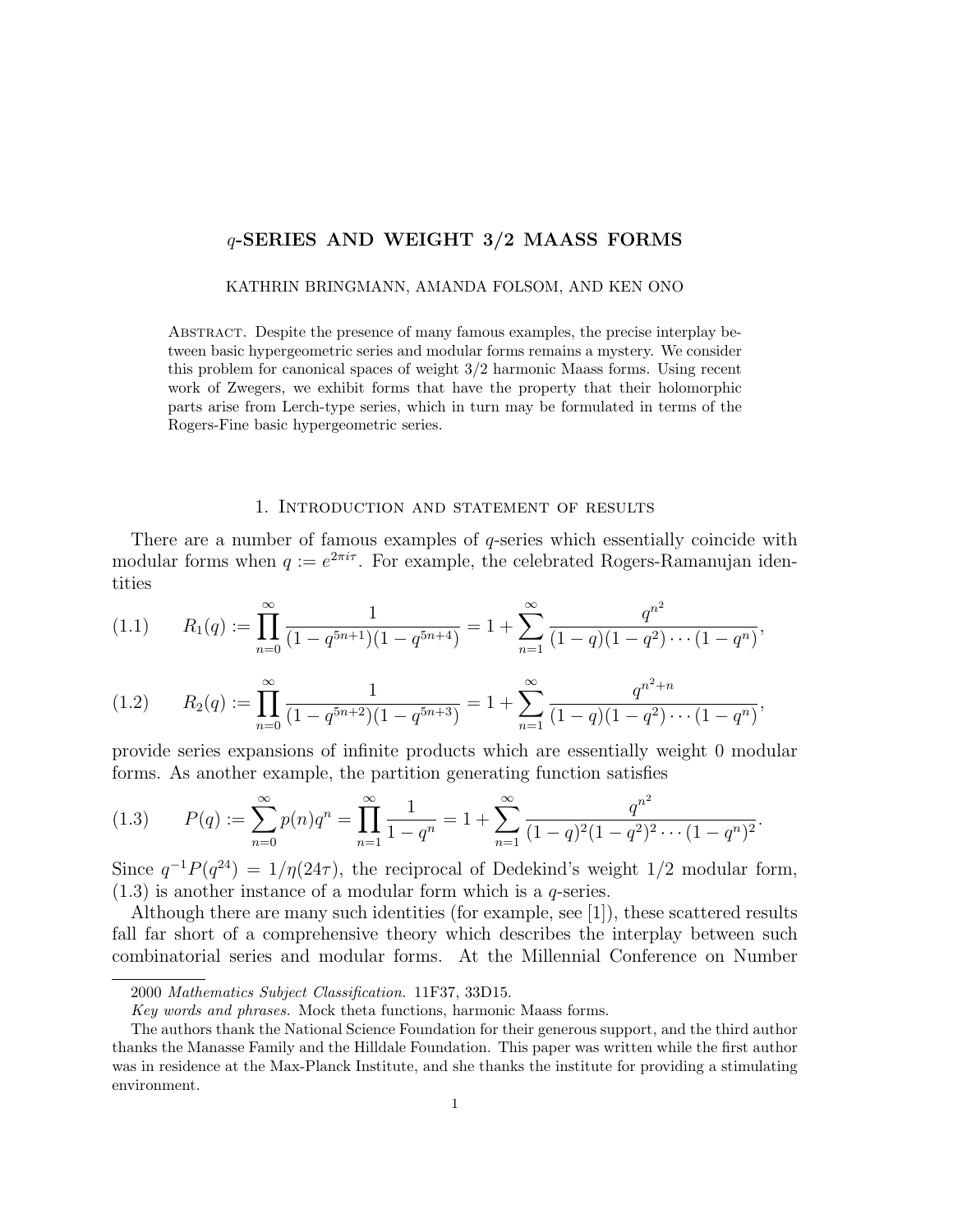Theory at the University of Illinois in 2000 [4], G. E. Andrews discussed this conundrum, and he urged research in this direction.

The situation is further complicated by Ramanujan's mock theta functions, a collection of 22 series such as

(1.4) 
$$
f(q) := 1 + \sum_{n=1}^{\infty} \frac{q^{n^2}}{(1+q)^2(1+q^2)^2 \cdots (1+q^n)^2}.
$$

Despite its resemblance to  $P(q)$ , the mock theta function  $f(q)$ , like all of the mock theta functions, does not arise as the minor modification of the Fourier expansion of a modular form. Nevertheless, a wealth of evidence, such as identities involving mock theta functions and modular forms, suggested a strong connection between these objects (for example, see [3]).

This quandary was resolved by S. Zwegers in his 2002 Ph.D. thesis [23, 24, 25]. Zwegers related the mock theta functions to certain real analytic modular forms, which, following Bruinier and Funke [11], we refer to as harmonic Maass forms (for more on harmonic Maass forms in number theory see [17]). To make this precise, suppose that  $k \in \frac{1}{2} + \mathbb{Z}$ . If v is odd, then define  $\epsilon_v$  by

(1.5) 
$$
\epsilon_v := \begin{cases} 1 & \text{if } v \equiv 1 \pmod{4}, \\ i & \text{if } v \equiv 3 \pmod{4}. \end{cases}
$$

As usual, we let

(1.6) 
$$
\Delta_k := -y^2 \left( \frac{\partial^2}{\partial x^2} + \frac{\partial^2}{\partial y^2} \right) + iky \left( \frac{\partial}{\partial x} + i \frac{\partial}{\partial y} \right)
$$

be the weight k hyperbolic Laplacian, where  $\tau = x + iy$  with  $x, y \in \mathbb{R}$ . If N is a positive integer and  $\Gamma$  a congruence subgroup of level 4N, then a *harmonic Maass form* of weight k on  $\Gamma$  is any smooth function  $f : \mathbb{H} \to \mathbb{C}$ , where  $\mathbb{H}$  is the upper half-complex plane, satisfying:

(1) For all  $A = \begin{pmatrix} a & b \\ c & d \end{pmatrix} \in \Gamma$  and all  $\tau \in \mathbb{H}$ , we have

$$
f(A\tau) = \left(\frac{c}{d}\right)^{2k} \epsilon_d^{-2k} \left(c\tau + d\right)^k f(\tau).
$$

- (2) We have that  $\Delta_k f = 0$ .
- (3) The function  $f(\tau)$  has at most linear exponential growth at all cusps.

Loosely speaking, Zwegers completed the mock theta functions to obtain weight 1/2 harmonic Maass forms. Each mock theta function is the holomorphic part of a weight 1/2 harmonic Maass form. Following the work of Zwegers, the first and third authors

<sup>&</sup>lt;sup>1</sup>This transformation law agrees with Shimura's notion of half-integral weight modular forms [20].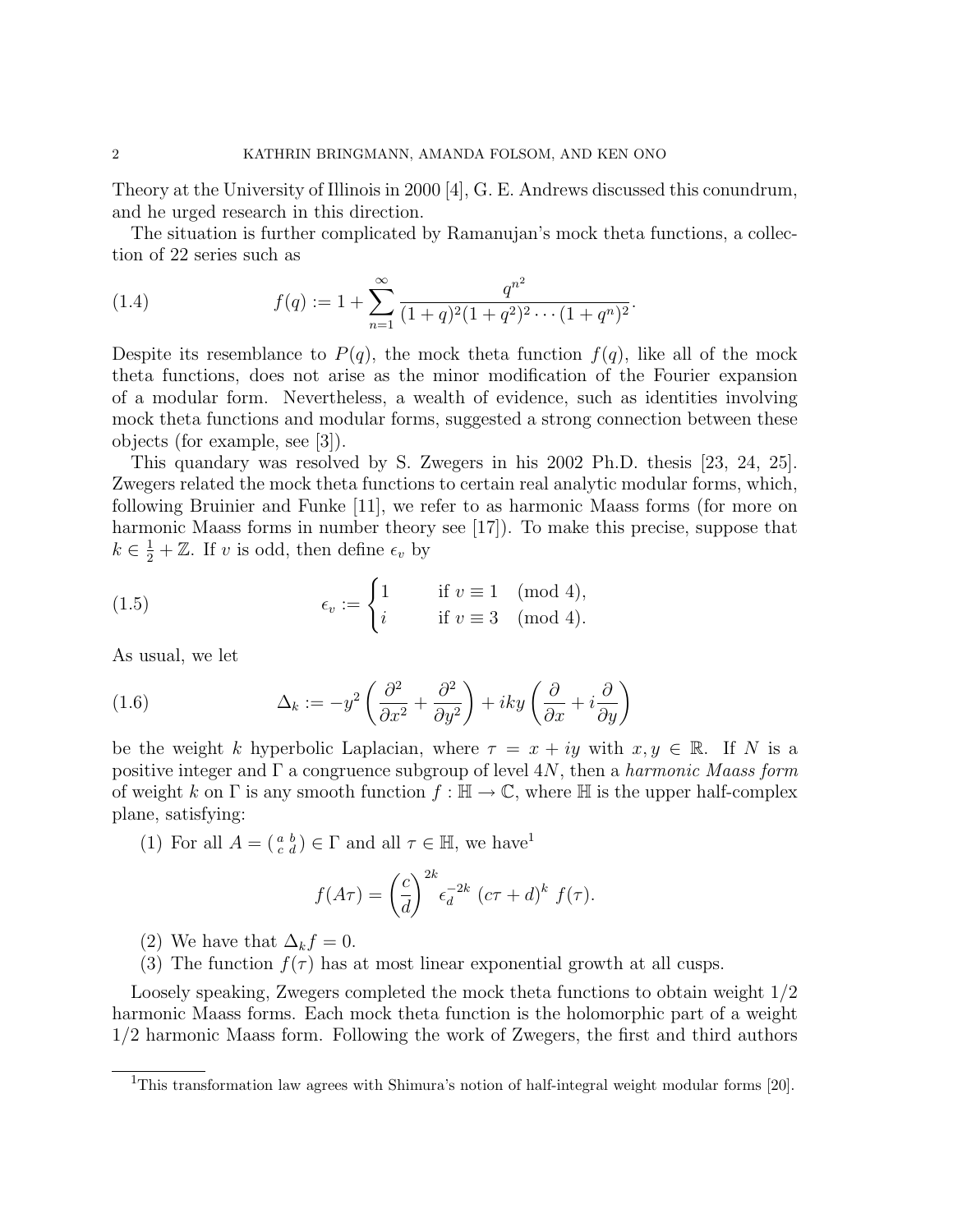investigated Andrews' problem for families of weight 1/2 harmonic Maass forms. They proved [9] that the basic hypergeometric series (1.7)

$$
R(w,q) := \sum_{n=0}^{\infty} \frac{q^{n^2}}{(1 - wq)(1 - w^{-1}q) \cdot (1 - wq^2)(1 - w^{-1}q^2) \cdots (1 - wq^n) \cdot (1 - w^{-1}q^n)},
$$

when  $w \neq 1$  is a root of unity, is essentially the holomorphic part of a weight  $1/2$ harmonic Maass form. These specializations include  $f(q) = R(-1, q)$ , and they play an important role in the study of Dyson's rank partition functions [9, 10]. All of these recent results concern weight 1/2 harmonic Maass forms.

Here we describe a similar theory for weight 3/2 harmonic Maass forms. The holomorphic parts of these forms, which we also call mock theta functions, arise naturally from Lerch-type series, which in turn may be described in terms of the basic hypergeometric-type series

(1.8) 
$$
F(\alpha, \beta, \gamma, \delta, \epsilon, \zeta) := \sum_{n=0}^{\infty} \frac{(\alpha, \zeta)_n \delta^{n^2} \epsilon^n}{(\beta, \zeta)_n (\gamma, \zeta)_n}.
$$

As usual, we have that

$$
(u, w)_n := \begin{cases} (1 - u)(1 - uw)(1 - uw^2) \cdots (1 - uw^{n-1}) & \text{if } n \ge 1, \\ 1 & \text{if } n = 0. \end{cases}
$$

*Remark.* The definition of  $F$  is motivated by the examples above. Indeed, we have that

$$
R_1(q) = F(0, q, 0, q, 1, q), \quad R_2(q) = F(0, q, 0, q, q, q),
$$
  

$$
P(q) = F(0, q, q, q, 1, q), \quad R(w, q) = F(0, wq, w^{-1}q, q, 1, q).
$$

A famous identity of Rogers and Fine (see page 15 of [13]) implies that

$$
\frac{1}{1+\alpha}F(\alpha, -\alpha\beta, 0, 1, \alpha, \beta) = \frac{1}{1+\alpha} \sum_{n=0}^{\infty} \frac{(\alpha, \beta)_n \alpha^n}{(-\alpha\beta, \beta)_n} = \sum_{n=0}^{\infty} (-1)^n \alpha^{2n} \beta^{n^2}.
$$

We differentiate it to obtain  $F_{RF}(\alpha, \beta)$ 

(1.9) 
$$
F_{RF}(\alpha,\beta) := \frac{\alpha}{2} \cdot \frac{\partial}{\partial \alpha} \left( \frac{1}{1+\alpha} F(\alpha,-\alpha\beta,0,1,\alpha,\beta) \right) = \sum_{n=1}^{\infty} (-1)^n n \alpha^{2n} \beta^{n^2}.
$$

For formal parameters a and b, we then define  $F_{RF}(a, b; \alpha, \beta)$  by

(1.10) 
$$
F_{RF}(a,b;\alpha,\beta) := \sum_{n=0}^{\infty} (-1)^{(bn+a)} (bn+a)\alpha^{2(bn+a)}\beta^{(bn+a)^2}.
$$

For each pair of integers  $0 < a < b$ , where  $b \geq 4$  is even, we shall obtain a weight 3/2 harmonic Maass form with the property that its holomorphic part is an expression involving the Rogers-Fine hypergeometric function. To make this precise, we let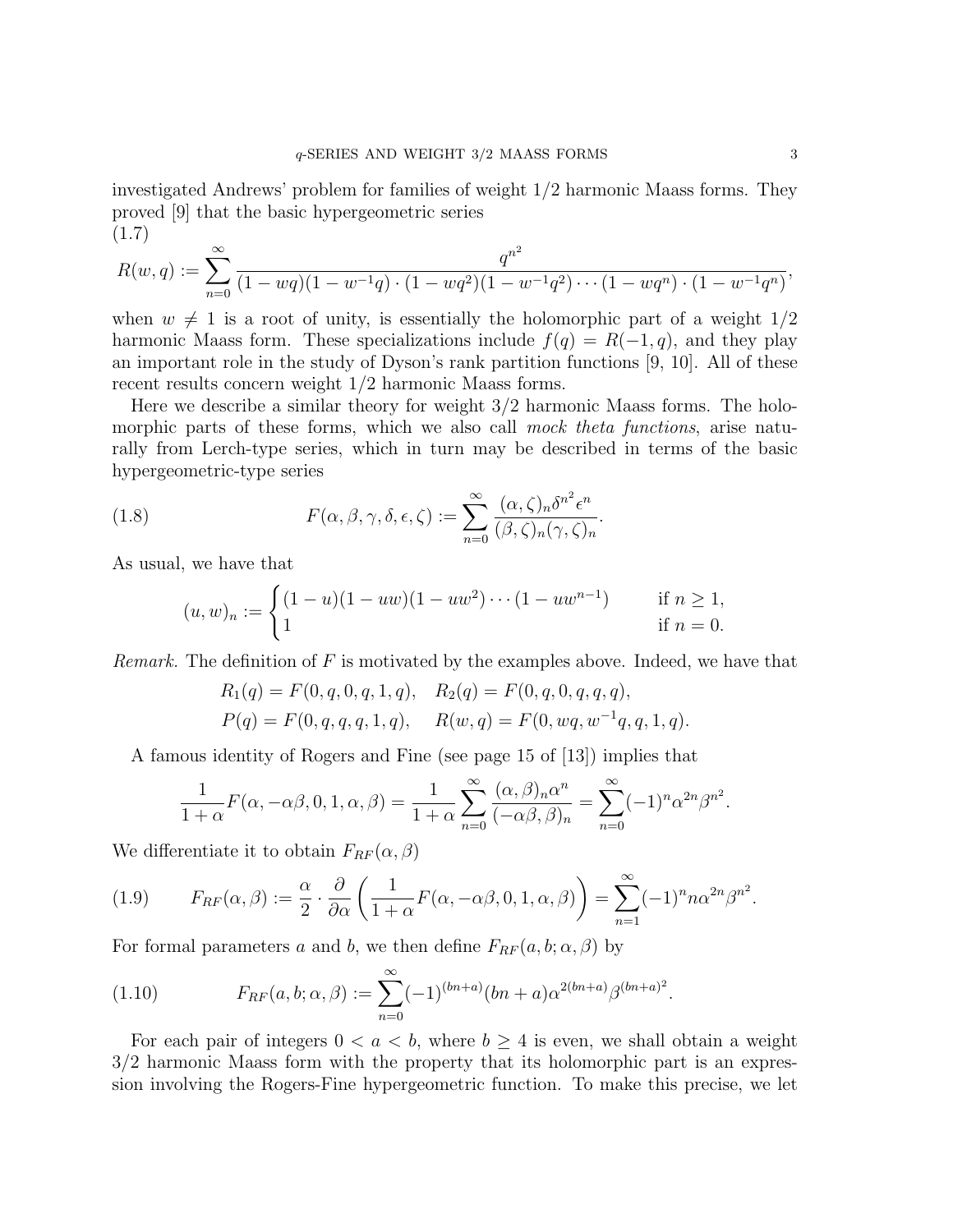$\theta(a, b; \tau)$  be the classical theta function

(1.11) 
$$
\theta(a, b; \tau) := \sum_{n \equiv a \pmod{b}} q^{\frac{n^2}{2b}}.
$$

We define  $\mathcal{M}^+_{a,b}(\tau)$  by

(1.12) 
$$
\mathcal{M}_{a,b}^+(\tau) := \frac{-1}{b\Theta_0(b\tau)} \sum_{n \equiv a \pmod{b}} \frac{nq^{\frac{n^2}{2b} + n(1-\frac{a}{b})}}{1 - q^n},
$$

where  $\Theta_0(\tau) := \sum_{n \in \mathbb{Z}} q^{n^2/2}$ , and we define  $\mathcal{M}_{a,b}^-(\tau)$  by

(1.13) 
$$
\mathcal{M}_{a,b}^{-}(\tau) := \frac{1}{4\pi i \sqrt{b}} \int_{-\overline{\tau}}^{i\infty} \frac{\theta(a,b;w)}{(-i(\tau+w))^{\frac{3}{2}}} dw.
$$

Using these two functions, we define the real analytic function  $\mathcal{M}_{a,b}(\tau)$  by

(1.14) 
$$
\mathcal{M}_{a,b}(\tau) := \mathcal{M}_{a,b}^-(\tau) + \mathcal{M}_{a,b}^+(\tau).
$$

**Theorem 1.1.** If  $0 < a < b$  are integers, where  $b \ge 4$  is even, then the following are true:

(1) For  $\tau \in \mathbb{H}$  we have that  $\mathcal{M}_{a,b}(\tau)$  is a weight 3/2 harmonic Maass form on  $\Gamma(2b)$ .

(2) The holomorphic part of 
$$
\mathcal{M}_{a,b}(\tau)
$$
 satisfies  
\n
$$
\mathcal{M}_{a,b}^+(\tau) = \frac{-1}{b\Theta_0(b\tau)} \times \sum_{k=0}^{\infty} \left( F_{RF} \left( a, b; q^{\frac{k}{2} + \frac{1}{2} - \frac{a}{2b}}, -q^{\frac{1}{2b}} \right) + F_{RF} \left( b - a, b; q^{\frac{k}{2} + \frac{a}{2b}}, -q^{\frac{1}{2b}} \right) \right).
$$

Remark. One may determine how the forms  $\mathcal{M}_{a,b}(\tau)$  transform under  $\tau \mapsto -1/\tau$  by proceeding in a similar way as in the proof of Theorem 1.1 (1), in particular making use of Theorem 2.2 (3). The resulting forms may be written as a linear combinations of deriatives of specializations of the functions  $\hat{\mu}$ , and are analogous to the Lambert series in  $(3.1)$ .

*Remark.* Although Theorem 1.1 does not include the theta function  $\theta(0, b; \tau)$ , a slightly modified version of its conclusion holds, and it involves the generating function of the Hurwitz class numbers. Namely, an appropriate Maass form to study is the so-called "Zagier-Eisenstein series", which can be thought of as a prototype for the new Maass forms constructed here. We discuss this in further detail in Section 4.

We obtain Theorem 1.1 using recent work of Zwegers, which we recall in Section 2. In Section 3 we prove Theorem 1.1. In Section 4 we discuss two roles that such Maass forms play in number theory. We discuss the case where  $a = 0$  which corresponds to Zagier's weight 3/2 non-holomorphic Eisenstein series, and we give an application to Andrews's spt-function [5].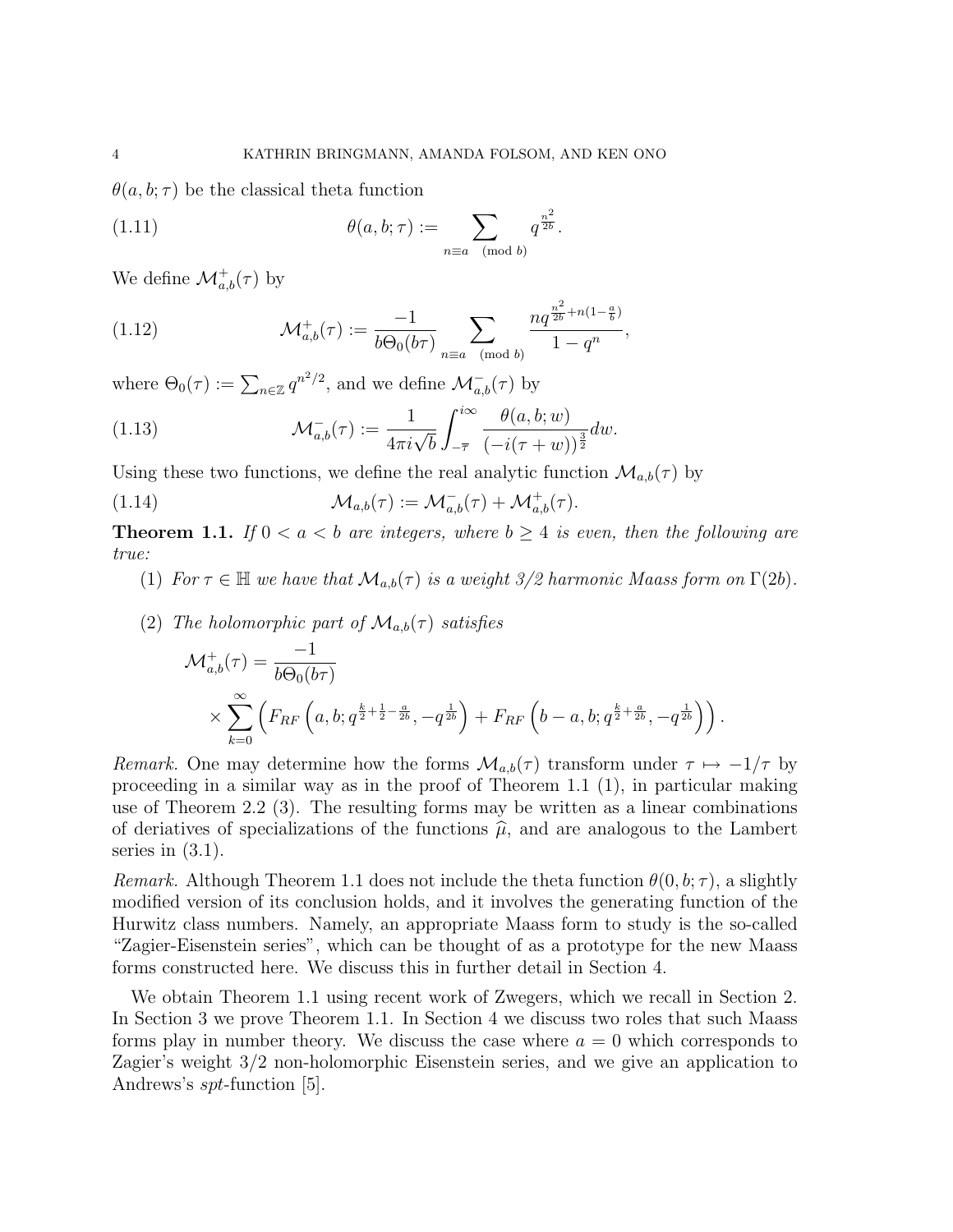### Acknowledgements

The authors thank G. E. Andrews, Karl Mahlburg, and the referee for helpful comments on earlier versions of this paper.

## 2. The work of Zwegers

In his Ph.D. thesis on mock theta functions [25], Zwegers constructed weight 1/2 harmonic Maass forms by making use of the transformation properties of Lerch sums. Here we briefly recall some of his results.

For  $\tau \in \mathbb{H}$ , and  $u, v \in \mathbb{C} \setminus (\mathbb{Z}\tau + \mathbb{Z})$ , Zwegers defines the function

(2.1) 
$$
\mu(u, v; \tau) := \frac{z^{1/2}}{\vartheta(v; \tau)} \cdot \sum_{n \in \mathbb{Z}} \frac{(-w)^n q^{n(n+1)/2}}{1 - zq^n},
$$

where  $z := e^{2\pi i u}$ ,  $w := e^{2\pi i v}$  and

(2.2) 
$$
\vartheta(v;\tau) := \sum_{\nu \in \mathbb{Z} + \frac{1}{2}} e^{\pi i \nu} w^{\nu} q^{\nu^2/2}.
$$

Zwegers (see Section 1.3 of [25]) proves that  $\mu(u, v; \tau)$  satisfies the following important properties.

Lemma 2.1. Assuming the notation above, we have that

$$
\mu(u, v; \tau) = \mu(v, u; \tau),
$$
  
\n
$$
\mu(u + 1, v; \tau) = -\mu(u, v; \tau),
$$
  
\n
$$
z^{-1}wq^{-\frac{1}{2}}\mu(u + \tau, v; \tau) = -\mu(u, v; \tau) - iz^{-\frac{1}{2}}w^{\frac{1}{2}}q^{-\frac{1}{8}},
$$
  
\n
$$
\mu(u, v; \tau + 1) = \zeta_8^{-1}\mu(u, v; \tau),
$$
  
\n
$$
(\tau/i)^{-\frac{1}{2}}e^{\pi i(u-v)^2/\tau}\mu\left(\frac{u}{\tau}, \frac{v}{\tau}; -\frac{1}{\tau}\right) = -\mu(u, v; \tau) + \frac{1}{2i}h(u - v; \tau),
$$

where

$$
h(z;\tau) := \int_{-\infty}^{\infty} \frac{e^{\pi i x^2 \tau - 2\pi x z} dx}{\cosh \pi x},
$$

and  $\zeta_N := e^{2\pi i/N}$ .

Remark. The integral  $h(z; \tau)$  is known as a Mordell integral.

Lemma 2.1 shows that  $\mu(u, v; \tau)$  is nearly a weight 1/2 Jacobi form, where  $\tau$  is the modular variable. Zwegers then uses  $\mu$  to construct weight  $1/2$  harmonic Maass forms. He achieves this by modifying  $\mu$  to obtain a function  $\hat{\mu}$  which he then uses as building blocks for such Maass forms. To make this precise, for  $\tau \in \mathbb{H}$  and  $u \in \mathbb{C}$ , let  $c := \text{Im}(u)/\text{Im}(\tau)$ , and let

(2.3) 
$$
R(u; \tau) := \sum_{\nu \in \mathbb{Z} + \frac{1}{2}} (-1)^{\nu - \frac{1}{2}} \left\{ \text{sgn}(\nu) - E\left( (\nu + c) \sqrt{2\text{Im}(\tau)} \right) \right\} e^{-2\pi i \nu u} q^{-\nu^2/2},
$$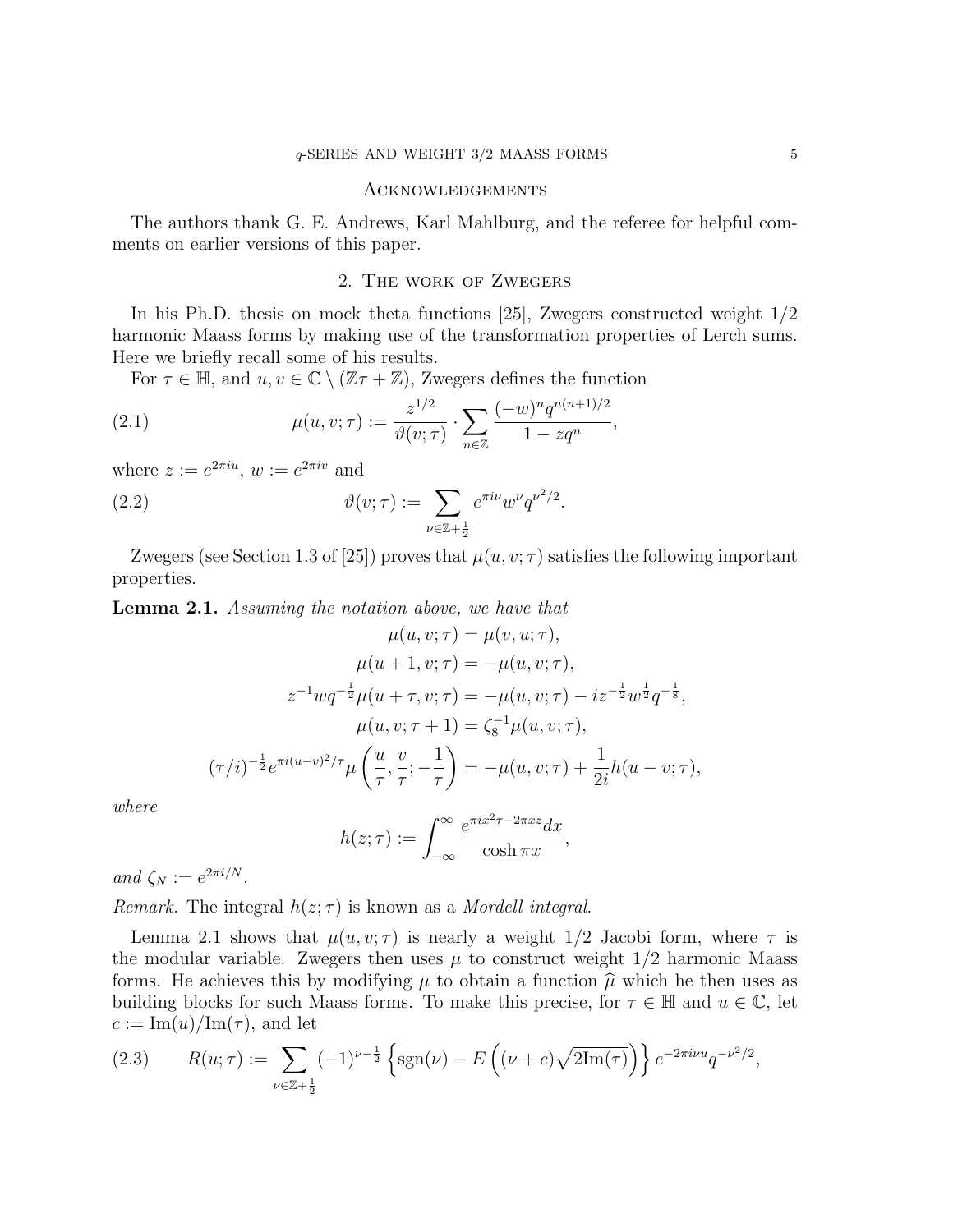where  $E(x)$  is the odd function

(2.4) 
$$
E(x) := 2 \int_0^x e^{-\pi u^2} du = \text{sgn}(x)(1 - \beta(x^2)),
$$

where for positive real x we let  $\beta(x) := \int_x^{\infty} u^{-\frac{1}{2}} e^{-\pi u} du$ .

Using  $\mu$  and  $R$ , Zwegers defines the real analytic function

(2.5) 
$$
\widehat{\mu}(u, v; \tau) := \mu(u, v; \tau) + \frac{i}{2} R(u - v; \tau).
$$

Zwegers's construction of weight 1/2 harmonic Maass forms depends on the following theorem (see Section 1.4 of [25]).

# **Theorem 2.2.** Assuming the notation and hypotheses above, we have that

- (1)  $\widehat{\mu}(u, v; \tau) = \widehat{\mu}(v, u; \tau),$
- (2)  $\widehat{\mu}(u + 1, v; \tau) = z^{-1} w q^{-\frac{1}{2}} \widehat{\mu}(u + \tau, v; \tau) = -\widehat{\mu}(u, v; \tau),$
- (3)  $\zeta_8 \widehat{\mu}(u, v; \tau + 1) = (-\tau/i)^{-\frac{1}{2}} e^{\pi i (u-v)^2/\tau} \widehat{\mu} \left( \frac{u}{\tau} \right)$  $\frac{u}{\tau}$ ,  $\frac{v}{\tau}$  $\frac{v}{\tau}; -\frac{1}{\tau}$  $(\frac{1}{\tau}) = \widehat{\mu}(u, v; \tau),$

(4) 
$$
\widehat{\mu}\left(\frac{u}{\gamma\tau+\delta}, \frac{v}{\gamma\tau+\delta}; \frac{\alpha\tau+\beta}{\gamma\tau+\delta}\right) = \chi(A)^{-3}(\gamma\tau+\delta)^{\frac{1}{2}}e^{-\pi i\gamma(u-v)^2/(\gamma\tau+\delta)} \cdot \widehat{\mu}(u, v; \tau),
$$

where 
$$
A = \begin{pmatrix} \alpha & \beta \\ \gamma & \delta \end{pmatrix} \in SL_2(\mathbb{Z}),
$$
 and  $\chi(A) := \eta(A\tau) / \left( (\gamma\tau + \delta)^{\frac{1}{2}} \eta(\tau) \right)$ .

Theorem 2.2 shows that  $\hat{\mu}(u, v; \tau)$  is essentially a weight 1/2 non-holomorphic Jacobi form. In analogy with the classical theory of Jacobi forms, one may then obtain harmonic Maass forms by making suitable specializations for  $u$  and  $v$  by elements in  $\mathbb{Q} \tau + \mathbb{Q}$ , and by multiplying by appropriate powers of q. We shall consider specializations of a certain derivative to obtain weight 3/2 harmonic Maass forms.

Harmonic Maass forms of weight  $k$  are mapped to classical modular forms, their so-called shadows, by the differential operator

$$
\xi_k := 2iy^k \cdot \frac{\overline{\partial}}{\partial \overline{\tau}}.
$$

The following Lemma will be important for establishing that the non-holomorphic part of a certain weight 3/2 harmonic Maass form, which we shall prove equals  $\mathcal{M}_{a,b}(\tau)$ , is indeed the period integral of the weight  $1/2$  theta function  $\theta(a, b; \tau)$ .

**Lemma 2.3.** [Lemma 1.8 of [25]] The function R is real analytic and satisfies

$$
\frac{\partial R}{\partial \overline{u}}(u;\tau) = \sqrt{2}y^{-\frac{1}{2}}e^{-2\pi c^2y}\vartheta(\overline{u};-\overline{\tau}),
$$

where  $c := \text{Im}(u)/\text{Im}(\tau)$ . Moreover, we have that

$$
\frac{\partial}{\partial \overline{\tau}} R(a\tau - b; \tau) = -\frac{i}{\sqrt{2y}} e^{-2\pi a^2 y} \sum_{\nu \in \mathbb{Z} + \frac{1}{2}} (-1)^{\nu - \frac{1}{2}} (\nu + a) e^{-\pi i \nu^2 \overline{\tau} - 2\pi i \nu (a\overline{\tau} - b)}.
$$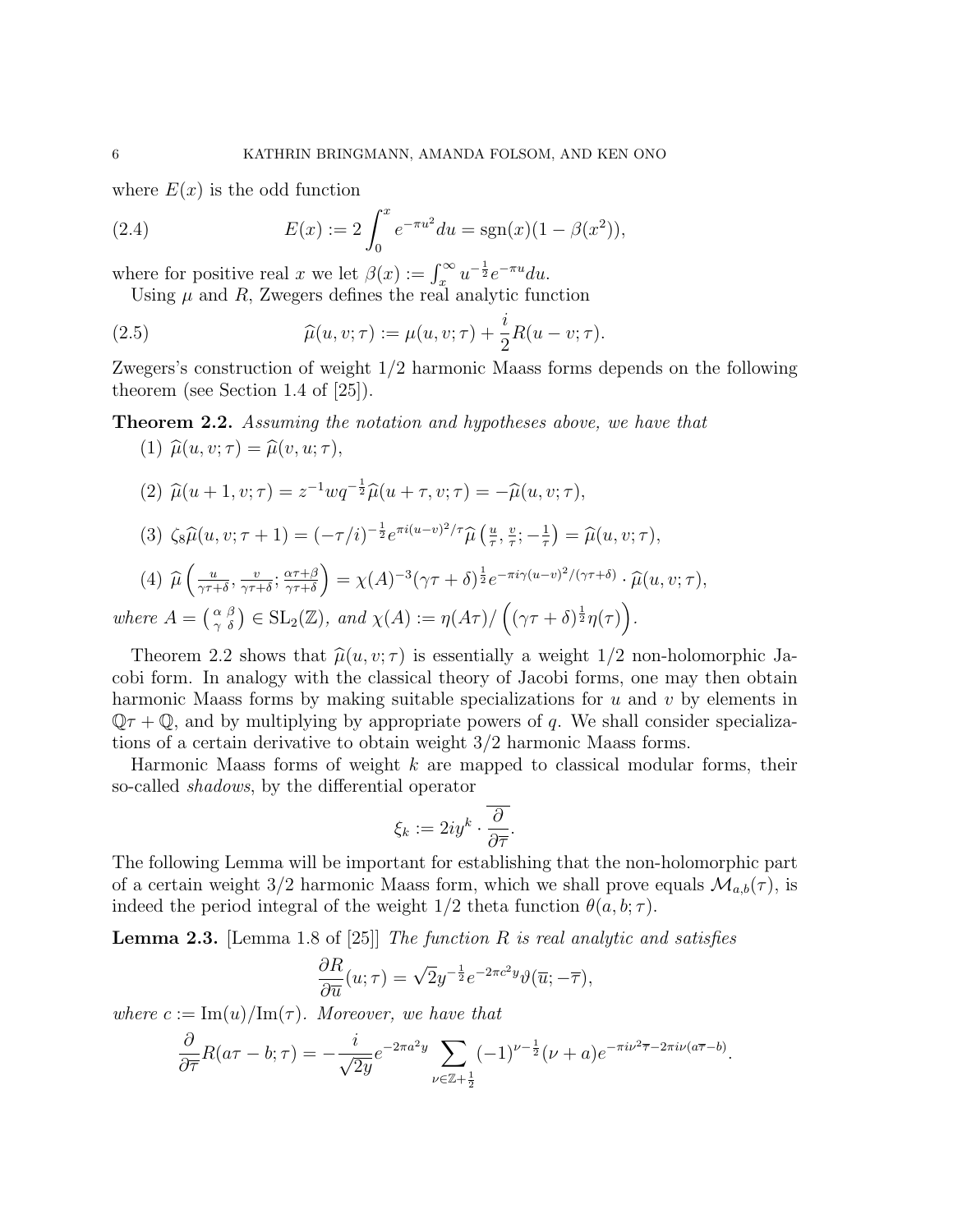## 3. Proof of Theorem 1.1

Here we prove Theorem 1.1. We first prove an elementary  $q$ -series identity.

3.1. A  $q$ -series identity. For convenience, we consider the Lambert-type series

(3.1) 
$$
L(a, b; z, d, q) := \sum_{n \equiv a \pmod{b}} \frac{n z^n q^{n^2}}{1 - q^{dn}},
$$

where  $d \neq 0$ ,  $a \neq 0 \pmod{b}$ . The proof of Theorem 1.1 (2) follows from the following simple proposition which relates the Lambert series  $L(a, b; z, d, q)$  to the Rogers-Fine hypergeometric series  $F_{RF}$ .

**Proposition 3.1.** Suppose that  $0 < a < b$  are integers. The following q-series identity is true:

$$
L(a, b; z, d, q) = \sum_{k \ge 0} \left( F_{RF} \left( a, b; z^{1/2} q^{kd/2}, -q \right) + F_{RF} \left( b - a, b; z^{-1/2} q^{(k+1)d/2}, -q \right) \right).
$$

Proof. To prove the identity observe the following:

$$
L(a,b; z, d, q) = \sum_{n=0}^{\infty} \frac{(bn+a)z^{bn+a}q^{(bn+a)^2}}{1-q^{d(bn+a)}} - \sum_{n=1}^{\infty} \frac{(bn-a)z^{-(bn-a)}q^{(bn-a)^2}}{1-q^{-d(bn-a)}}
$$
  

$$
= \sum_{n=0}^{\infty} \frac{(bn+a)z^{bn+a}q^{(bn+a)^2}}{1-q^{d(bn+a)}} + \sum_{n=1}^{\infty} \frac{(bn-a)z^{-(bn-a)}q^{(bn-a)^2+d(bn-a)}}{1-q^{d(bn-a)}}
$$
  

$$
= \sum_{n=0}^{\infty} \left( (bn+a)z^{bn+a}q^{(bn+a)^2} \sum_{k=0}^{\infty} q^{d(bn+a)k} \right)
$$
  
(3.2) 
$$
+ \sum_{n=1}^{\infty} \left( (bn-a)z^{-(bn-a)}q^{(bn-a)^2} \sum_{k=1}^{\infty} q^{d(bn-a)k} \right).
$$

One next makes changes of variables in the indices of summation k and n in  $(3.2)$ so that the series begin at  $k = 0$  and  $n = 0$ . Proposition 3.1 follows by re-ordering summation and applying  $(1.10)$ .

3.2. Proof of Theorem 1.1. Using Zwegers's function  $\hat{\mu}$ , we define

(3.3) 
$$
\Phi_{a,b}(u;\tau) := q^{-\frac{a^2}{2b^2} + \frac{a}{2b} - \frac{1}{8}} z^{\frac{a}{b} - \frac{1}{2}} \cdot \widehat{\mu}\left(\left(\frac{a}{b} - 1\right)\tau, u - \frac{\tau}{2} + \frac{1}{2}; \tau\right),
$$

where  $z := e^{2\pi i u}$ . If  $A = \begin{pmatrix} \alpha & \beta \\ \gamma & \delta \end{pmatrix} \in SL_2(\mathbb{Z})$  satisfies  $\alpha, \delta \equiv 1 \pmod{2b}, \beta \equiv 0 \pmod{2b}$ , and  $\gamma \in 2\mathbb{Z}$ , then one may derive the following:

(3.4) 
$$
\Phi_{a,b}\left(\frac{u}{\gamma\tau+\delta};\frac{\alpha\tau+\beta}{\gamma\tau+\delta}\right)=\Psi_{a,b}(A)\cdot(\gamma\tau+\delta)^{\frac{1}{2}}e^{-\frac{\pi i\gamma u^2}{\gamma\tau+\delta}}\cdot\Phi_{a,b}(u;\tau),
$$

with

$$
\Psi_{a,b}(A) := \chi(A)^{-3} \cdot \exp(\pi i \cdot \Omega(A)).
$$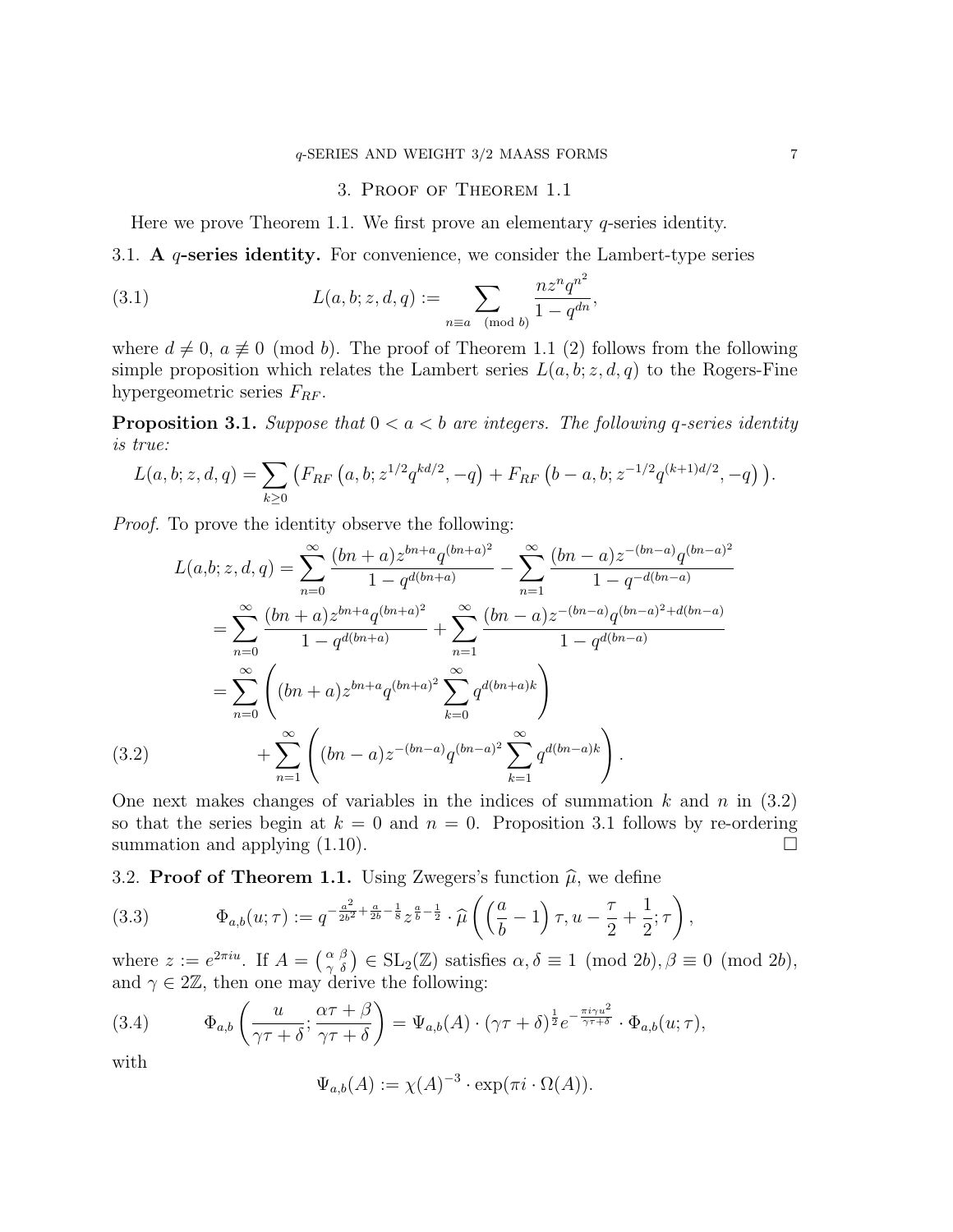Here the quantity  $\Omega(A)$  is defined by

$$
\Omega(A) := -\alpha \beta \left(\frac{a}{b} - \frac{1}{2}\right)^2 + \beta \gamma \left(\frac{a}{b} - \frac{1}{2}\right) - \frac{\gamma \delta}{4} + (1 - \alpha) \left(\frac{a}{b} - \frac{1}{2}\right) + \frac{\gamma}{2} + \left(\frac{a}{b} - 1\right)(\alpha - 1) + \frac{1}{2}(\gamma - \alpha + 1) + \left(\frac{a}{b} - 1\right)\beta + \frac{1}{2}(\delta - \beta - 1).
$$

One obtains the transformation given in (3.4) by first applying Theorem 2.2 (4), followed by repeatedly applying Theorem 2.2 (2). With this, the form  $\Phi_{a,b}(u;\tau)$  becomes visible, and a tedious but straightforward calculation simplifies the factor of automorphy, resulting in (3.4).

Although Zwegers's  $\hat{\mu}$ -function is essentially a weight  $1/2$  non-holomorphic Jacobi form, one may obtain higher weight harmonic Maass forms by specializing some of its images under various differential operators (e.g. the heat operator). A priori, such images are in fact higher dimensional Jacobi forms. To obtain our results, the relevant function is

(3.5) 
$$
f_{a,b}(\tau) := \frac{1}{2\pi i} \cdot \frac{\partial}{\partial u} \Phi_{a,b}(u; b\tau)|_{u=0}.
$$

By (3.4), we find that

$$
f_{a,b}\left(\frac{\alpha\tau+\beta}{\gamma\tau+\delta}\right)=\Psi_{a,b}\left(\begin{pmatrix} \alpha & \beta b \\ \gamma/b & \delta \end{pmatrix}\right)(\gamma\tau+\delta)^{\frac{3}{2}}f_{a,b}(\tau),
$$

where we now additionally require  $\gamma \equiv 0 \pmod{b}$ . By the classical theory of Dedekind's eta-function [18], it is known that if  $\gamma$  is even, then

$$
\chi\left(\begin{pmatrix} \alpha & \beta \\ \gamma & \delta \end{pmatrix}\right) = \left(\frac{\gamma}{\delta}\right) i^{-\frac{1}{2}} \cdot \exp\left(\frac{\pi i}{12} \left(\alpha \gamma (1 - \delta^2) + \delta(\beta - \gamma + 3)\right)\right).
$$

If  $A \in \Gamma(2b)$ , then a lengthy straightforward calculation shows that

$$
\Psi_{a,b}(A) = \left(\frac{\gamma}{\delta}\right).
$$

This then shows that  $f_{a,b}(\tau)$  is a weight 3/2 harmonic Maass form on  $\Gamma(2b)$ . That it is harmonic follows from Zwegers's work, or by a simple inspection of the Fourier expansion (for example, see Section 3 of [11]).

To complete the proof of (1), it suffices to show that  $f_{a,b}(\tau) = \mathcal{M}_{a,b}(\tau)$ . By the definition of  $\hat{\mu}$ , we find that the non-holomorphic part of  $\Phi_{a,b}$  is given by

$$
\frac{i}{2}q^{-\frac{a^2}{2b^2}+\frac{a}{2b}-\frac{1}{8}}z^{\frac{a}{b}-\frac{1}{2}}R\left(\left(\frac{a}{b}-\frac{1}{2}\right)\tau-u-\frac{1}{2};\tau\right).
$$

By the definition of  $R$ , one finds that this equals

$$
-\frac{1}{2}\sum_{n\in\frac{a}{b}+\mathbb{Z}}\left(\text{sgn}\left(n+\frac{1}{2}-\frac{a}{b}\right)-E\left(\left(n-\frac{u_2}{y}\right)\sqrt{2y}\right)\right)q^{-\frac{n^2}{2}}e^{2\pi inu},
$$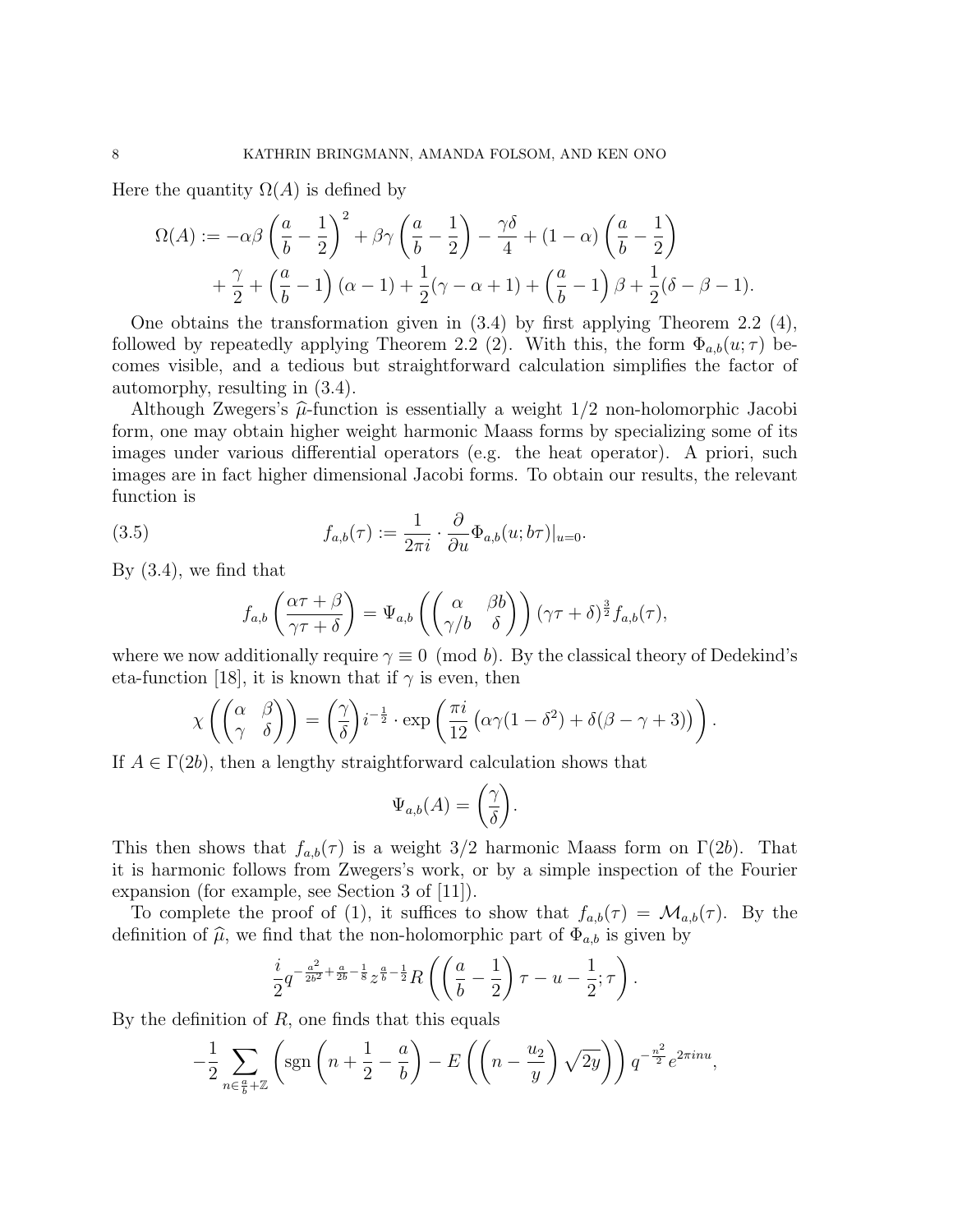where  $u = u_1 + iu_2$ , and  $\tau = x + iy$  as usual. Letting  $\tau \mapsto b\tau$ , differentiating with respect to u, setting  $u = 0$ , and dividing by  $2\pi i$  gives the non-holomorphic part of  $f_{a,b}(\tau)$  which equals

$$
-\frac{1}{2}\sum_{n\in\frac{a}{b}+\mathbb{Z}}\left(\text{sgn}\left(n+\frac{1}{2}-\frac{a}{b}\right)-E(n\sqrt{2by})\right) nq^{-\frac{bn^2}{2}}+\frac{1}{4\pi\sqrt{2by}}\sum_{n\in\frac{a}{b}+\mathbb{Z}}E'(n\sqrt{2by})q^{-\frac{bn^2}{2}}.
$$

Using the following facts

$$
E(x) = sgn(x)(1 - \beta(x^{2})),
$$
  
\n
$$
\beta(x) = \frac{1}{\pi}x^{-\frac{1}{2}}e^{-\pi x} - \frac{1}{2\sqrt{\pi}} \cdot \Gamma(-1/2; \pi x),
$$
  
\n
$$
E'(x) = 2e^{-\pi x^{2}},
$$

where  $\Gamma(\kappa; X)$  is the usual incomplete Gamma-function, we then find that the nonholomorphic part of the weight  $3/2$  non-holomorphic modular form is

$$
\frac{1}{4\sqrt{\pi}}\sum_{n\in\frac{a}{b}+\mathbb{Z}}\operatorname{sgn}(n)n\Gamma(-1/2;2b\pi yn^2)q^{-\frac{bn^2}{2}}
$$

(compare with Lemma 2.3). This is easily seen to equal  $\mathcal{M}_{a,b}^-(\tau)$ , thanks to the fact that for every positive integer  $n$  we have

$$
\int_{-\overline{\tau}}^{i\infty} \frac{e^{2\pi i n w}}{(-i(\tau + w))^{\frac{3}{2}}} dw = i(2\pi n)^{\frac{1}{2}} \cdot \Gamma(-1/2, 4\pi n y) q^{-n}.
$$

To complete the proof that  $f_{a,b}(\tau) = \mathcal{M}_{a,b}(\tau)$ , we must now equate the holomorphic parts. Again by the definition of  $\hat{\mu}$ , we find that the holomorphic part of  $\Phi_{a,b}(u;\tau)$  is

$$
q^{-\frac{a^2}{2b^2}+\frac{a}{2b}-\frac{1}{8}}z^{\frac{a}{b}-\frac{1}{2}} \cdot \mu\left(\left(\frac{a}{b}-1\right)\tau, u-\frac{\tau}{2}+\frac{1}{2};\tau\right) = \frac{q^{-\frac{a^2}{2b^2}+\frac{a}{b}-\frac{5}{8}}z^{\frac{a}{b}-\frac{1}{2}}}{\vartheta\left(u-\frac{\tau}{2}+\frac{1}{2};\tau\right)} \cdot \sum_{n\in\mathbb{Z}} \frac{e^{2\pi i u n}q^{n^2/2}}{1-q^{n+\frac{a}{b}-1}}.
$$

Using the fact that

$$
\frac{\partial}{\partial u} z^{-\frac{1}{2}} \vartheta(u;\tau)|_{u=\frac{1-\tau}{2}} = 0,
$$

we find that the holomorphic part of  $f_{a,b}(\tau) = \mathcal{M}^+_{a,b}(\tau)$ . To make this last claim we need the fact that

$$
\vartheta\left(\frac{1-\tau}{2};\tau\right) = -q^{-\frac{1}{8}}\Theta_0(\tau).
$$

Therefore, it follows that  $\mathcal{M}_{a,b}(\tau) = f_{a,b}(\tau)$  is a weight 3/2 harmonic Maass form on  $\Gamma(2b)$ , and this completes the proof of (1).

The proof of (2) follows from Proposition 3.1 thanks to the fact that

$$
L\left(a, b; q^{1-\frac{a}{b}}, 2b, q^{\frac{1}{2b}}\right) = \sum_{n \equiv a \pmod{b}} \frac{n(q^{1-\frac{a}{b}})^n \cdot q^{\frac{n^2}{2b}}}{1 - q^n}.
$$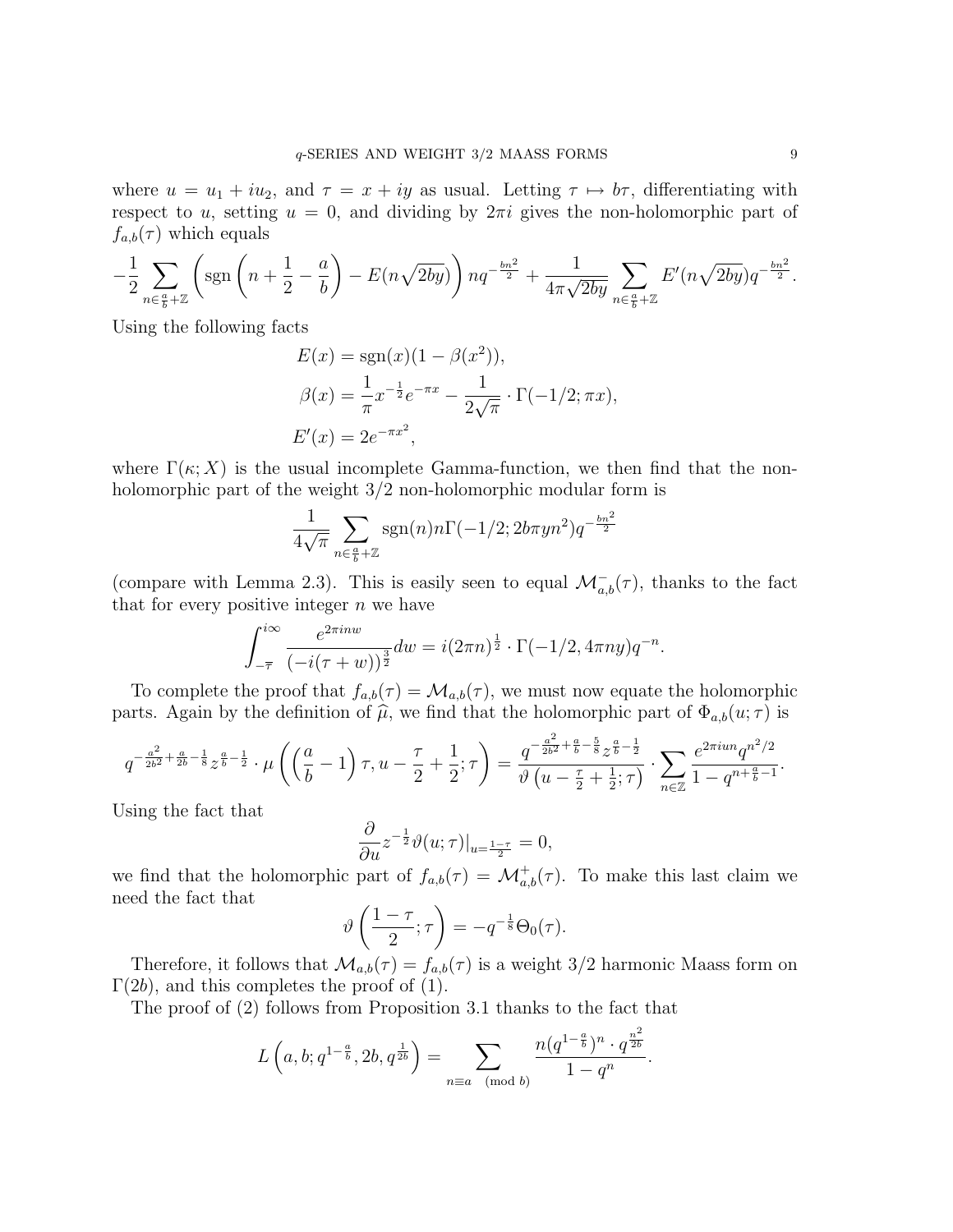### 10 KATHRIN BRINGMANN, AMANDA FOLSOM, AND KEN ONO

## 4. Number theoretic applications of weight 3/2 harmonic Maass forms

Here we give two important examples of these weight 3/2 harmonic Maass forms. First we recall Zagier's weight 3/2 non-holomorphic Eisenstein series, which we reformulate in terms of the Rogers-Fine functions. We also consider the spt-function of Andrews [5]. We give a closed formula for its generating function in terms of weight 3/2 harmonic Maass forms, and we describe a recent result of the second two authors on the p-adic properties of this function.

4.1. **Zagier's form.** Zagier's weight 3/2 Eisenstein series is perhaps the first prominent example of a weight 3/2 harmonic Maass form. In view of the combinatorial nature of the other Maass forms in this paper, it is important to consider the combinatorial nature of this key form. Here we address this, and relate our results to earlier work of Zagier [22], Hirzebruch-Zagier [16] and Eichler [12] pertaining to Hurwitz class numbers, which imply that the Zagier Eisenstein series  $\mathcal{F}(\tau)$  (as defined in §1) is a weight  $3/2$ Maass form on  $\Gamma_0(4)$ .

In view of Theorem 1.1, it is natural to expect that the generating function  $H(\tau)$  for the Hurwitz class numbers, itself a mock theta function, may be represented in terms of basic hypergeometric series. This is indeed the case, and it turns out that formula  $(5)$  of [12] implies that

$$
\Theta_0(2\tau) \cdot H(\tau) = -\frac{1}{12} - \frac{1}{6} \sum_{n=1}^{\infty} \sum_{d|n} (-1)^n d \cdot q^n + \frac{1}{2} \sum_{n=1}^{\infty} \sum_{d|n} (-1)^n dq^n
$$
  
+ 
$$
\sum_{m=0}^{\infty} \left( 2F_{RF} \left( iq^{2(m+1)}, 1 \right) - 2F_{RF} \left( iq^{2m}, q^4 \right) + \frac{1}{6} F_{RF} \left( iq^{(m+1)/2}, 1 \right) - \frac{1}{2} F_{RF} \left( iq^{m/2}, q \right) \right) + F_{RF}(i, q^4) + \frac{1}{4} F_{RF}(i, q) - \frac{1}{4} F_{RF}(1, q),
$$

where  $F_{RF}(\alpha, \beta)$  is as defined in (1.9).

4.2. **Andrews's** spt-function. Recently, Andrews [5] introduced the function  $s(n)$  =  $spt(n)$  which counts the number of smallest parts among the integer partitions of n. As an illustration, one sees that  $s(4) = 10$  by examining the partitions of 4 below:

 $\frac{4}{3}$ ,  $\frac{3+1}{2}$ ,  $\frac{2+2}{2}$ ,  $\frac{2+1+1}{1}$ ,  $\frac{1+1+1+1}{2}$ .

The generating function for  $s(n)$  is

$$
(4.1) \ \ S(z) := \sum_{n=0}^{\infty} s(n)q^n = \frac{1}{(q)_{\infty}} \cdot \sum_{n=1}^{\infty} \frac{q^n \cdot \prod_{m=1}^{n-1} (1-q^m)}{1-q^n} = q + 3q^2 + 5q^3 + 10q^4 + \cdots,
$$
  
where  $(q)_{\infty} := \prod_{n=0}^{\infty} (1-q^n)$ 

 $\circ$  (q)∞  $1 \ln 1$ 9)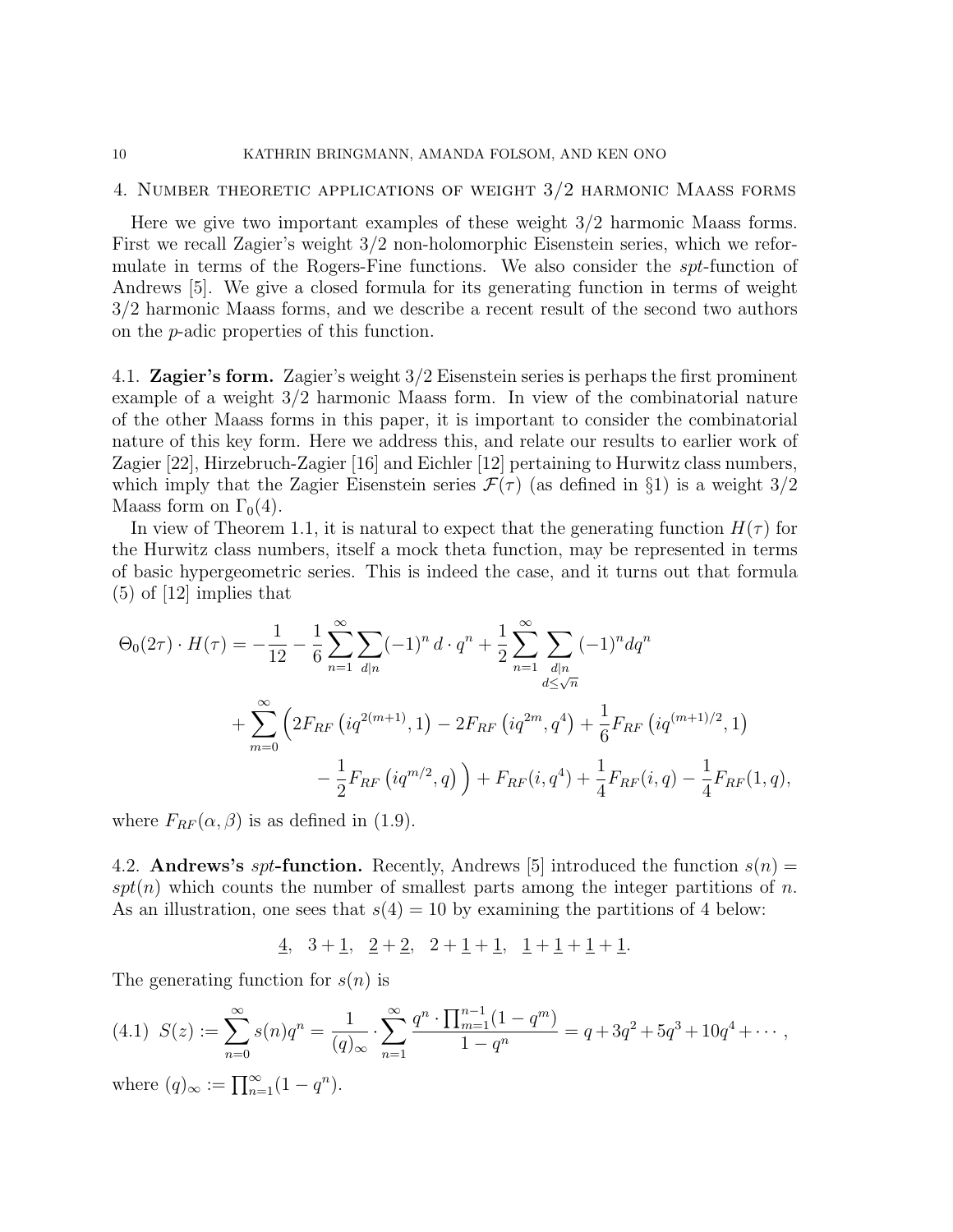Recently, the first author [6] related  $q^{-1}S(24z)$  to weight 3/2 harmonic Maass forms, and she obtained congruences modulo primes  $\ell > 3$ . Further results for such primes are contained in [7, 15].

These works do not reveal any information about  $s(n)$  modulo 2 and 3. To place this in proper context, we note that very little is known about  $p(n)$  modulo 2 and 3. This difficulty stems from the fact that there are no known methods of mapping the generating function for  $p(n)$  to spaces of holomorphic modular forms mod 2 or 3, where the powerful theory of Galois representations gives results. These techincal difficulties persist for  $s(n)$ .

Using the results of this paper, the second two authors solved conjectures of Garvan and Sellers concerning  $s(n)$  modulo 2 and 3 [14]. We require two further mock theta functions. The first arises from the nearly modular Eisenstein series  $E_2(\tau)$ . Define  $D(\tau)$  by

(4.2) 
$$
D(\tau) := \frac{q^{-\frac{1}{24}}}{(q)_{\infty}} \left(1 - 24 \sum_{n=1}^{\infty} \frac{nq^n}{1 - q^n}\right) = \frac{q^{-\frac{1}{24}}}{(q)_{\infty}} E_2(z) = q^{-\frac{1}{24}} - 23q^{\frac{23}{24}} - \cdots
$$

The second mock theta function  $L(\tau)$  is defined by

$$
(4.3) \qquad L(\tau) := \frac{(q^6)_{\infty}^2 (q^{24})_{\infty}^2}{(q^{12})_{\infty}^5} \cdot \left( \sum_{n \in \mathbb{Z}} \frac{(12n-1)q^{6n^2 - \frac{1}{24}}}{1 - q^{12n - 1}} - \sum_{n \in \mathbb{Z}} \frac{(12n-5)q^{6n^2 - \frac{25}{24}}}{1 - q^{12n - 5}} \right)
$$

$$
= q^{\frac{23}{24}} + q^{\frac{47}{24}} + q^{\frac{71}{24}} - 4q^{\frac{95}{24}} - 6q^{\frac{119}{24}} + 12q^{\frac{143}{24}} - \cdots
$$

The series  $L(\tau)$  is easily seen to satisfy

$$
L(\tau) = -12\mathcal{M}^+_{11,12}(\tau) + 12\mathcal{M}^+_{7,12}(\tau).
$$

It is proven that

$$
D(24\tau) - 12L(24\tau) - 12q^{-1}S(24\tau) = q^{-1} - 47q^{23} - 142q^{47} - 285q^{71} - 547q^{95} - \cdots
$$

is a weight 3/2 weakly holomorphic modular form on  $\Gamma_0(576)$  with Nebentypus  $\left(\frac{12}{\bullet}\right)$  $\frac{12}{•}$ , which is explicitly given in terms of a complicated expression involving Dedekind's eta-function.

Using the theory of  $p$ -adic modular forms, we have proved the following two theorems, which completely determine  $s(n)$  modulo the troublesome primes 2 and 3.

**Theorem 4.1.** [Theorem 1.2 of [14]] We have that s(n) is odd if and only if  $24n-1=$  $pm^2$ , where m is an integer and  $p \equiv 23 \pmod{24}$  is prime.

If  $p \geq 5$  is prime, then let

(4.4) 
$$
\delta(p) := (p^2 - 1)/24.
$$

In what follows, we let  $\left(\frac{\bullet}{\circ}\right)$  $\frac{1}{\circ}$  denote the Legendre symbol.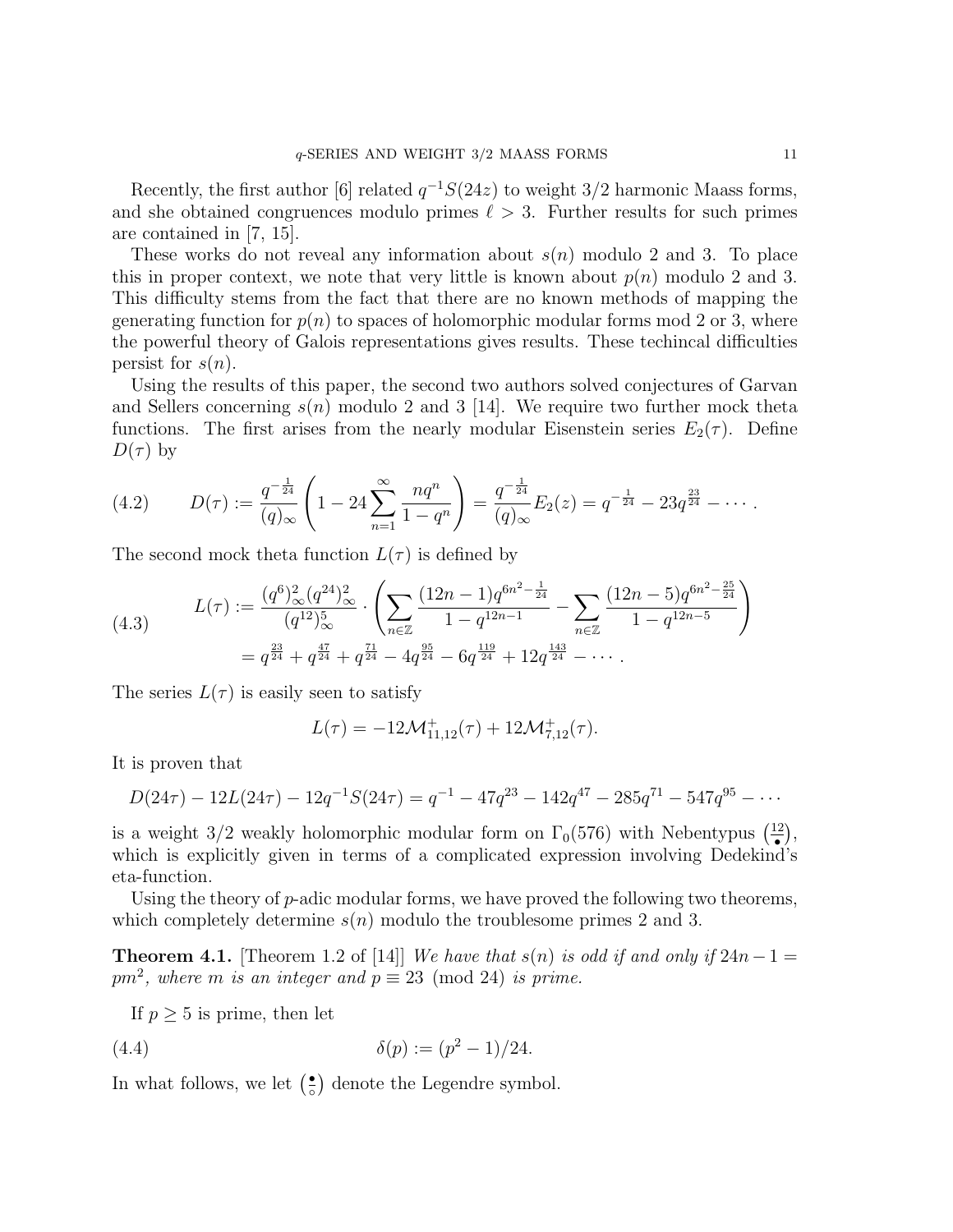**Theorem 4.2.** [Theorem 1.3 of [14]] If  $p \geq 5$  is prime, then for every non-negative integer n we have

$$
s(p^2n - \delta(p)) + \left(\frac{3-72n}{p}\right)s(n) + ps\left(\frac{n+\delta(p)}{p^2}\right) \equiv \left(\frac{3}{p}\right)(1+p)s(n) \pmod{3}.
$$

#### **REFERENCES**

- [1] G. E. Andrews, q-series: Their development and application in analysis, number theory, combinatorics, physics, and computer algebra, 66, Conference Board of the Math. Sciences, Amer. Math. Soc., 1986.
- [2] G. E. Andrews, Ramanujan's "Lost" notebook V: Euler's partition identity, Advances in Math. 61 (1986), pages 156-164.
- [3] G. E. Andrews, Mock theta functions, Theta functions Bowdoin 1987, Part 2 (Brunswick, ME., 1987), pages 283-297, Proc. Sympos. Pure Math. 49, Part 2, Amer. Math. Soc., Providence, RI., 1989.
- [4] G. E. Andrews, Partitions: At the interface of q-series and modular forms, Rankin Memorial Issues, Ramanujan J. 7 (2003), pages 385-400.
- [5] G. E. Andrews, The number of smallest parts in the partitions of n, J. reine Angew. Math., accepted for publication.
- [6] K. Bringmann, On the explicit construction of higher deformations of partition statistics, Duke Math. J. 144, pages 195-233.
- [7] K. Bringmann, F. Garvan, and K. Mahlburg, Partition statistics and quasiweak Maass forms, Int. Math. Res. Notices, accepted for publication.
- [8] K. Bringmann and K. Ono, The f(q) mock theta function conjecture and partition ranks, Invent. Math. 165 (2006), pages 243-266.
- [9] K. Bringmann and K. Ono, Dyson's ranks and Maass forms, Ann. of Math, to appear.
- [10] K. Bringmann, K. Ono, and R. Rhoades, Eulerian series as modular forms, J. Amer. Math. Soc. 21 (2008), pages 1085-1104.
- [11] J. H. Bruinier and J. Funke, On two geometric theta lifts, Duke Math. J. 125 (2004), pages 45-90.
- [12] M. Eichler, On the class number of imaginary quadratic fields and the sums of divisors of natural numbers, J. Indian Math. Soc. (N.S.) **19** (1955), pages 153-180.
- [13] N. J. Fine, Basic hypergeometric series and applications, Math. Surveys and Monographs, Vol. 27, Amer. Math. Soc., Providence, 1988.
- [14] A. Folsom and K. Ono, The spt-function of Andrews, Proc. Natl. Acad. of Sci., USA, accepted for publication.
- [15] F. Garvan, Congruences for Andrews' smallest parts partition function and new congruences for Dyson's rank, Int. J. Num. Theory, accepted for publication.
- [16] F. Hirzebruch and D. Zagier, Intersection numbers of curves on Hilbert modular surfaces and modular forms with Nebentypus, Invent. Math. **36** (1976), pages 57-113.
- [17] K. Ono, Unearthing the visions of a master: harmonic Maass forms and number theory, Proceedings of the 2008 Harvard-MIT Current Developments in Mathematics Conference, International Press, Boston, accepted for publication.
- [18] H. Rademacher, Topics in analytic number theory, Springer-Verlag, New York-Heidelberg, 1973.
- [19] J.-P. Serre and H. Stark, Modular forms of weight 1/2, Springer Lect. Notes 627, (1977), pages 27-67.
- [20] G. Shimura, On modular forms of half integral weight, Ann. of Math. 97 (1973), pages 440-481.
- [21] G. N. Watson, Generating Functions of Class-Numbers, Compositio Math. 1 (1935), pages 39-68.